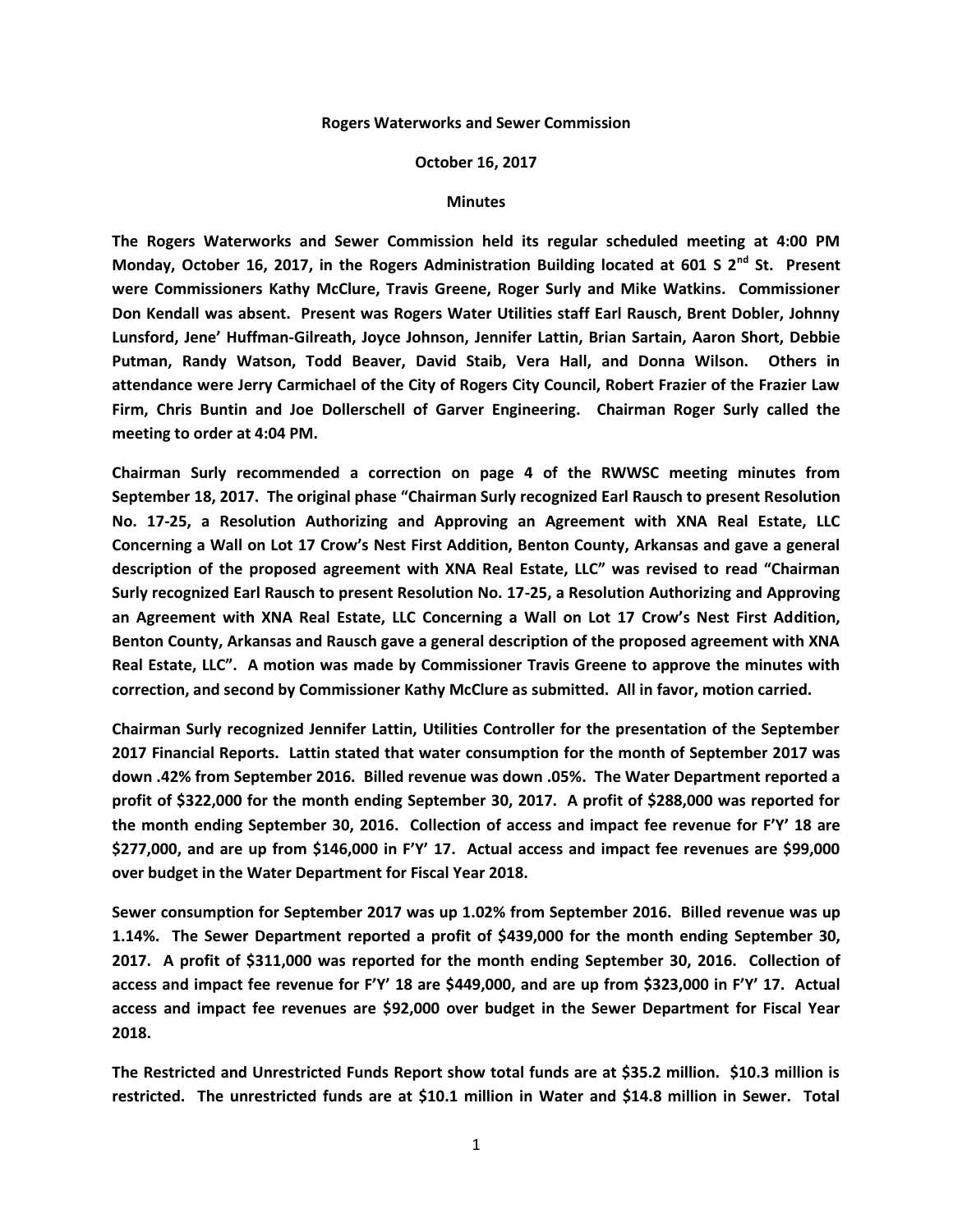**funds on hand at September 30, 2016 were \$35.1 million. Year to date profit in the Water Department was more than the prior year and budget. Year to date profit in the Sewer Department is also more than the prior year and ahead of budget. Year to date collections of access and impact fees are more than budget in both the water department and the sewer department. Chairman Surly noted the increase of approximately 500 new customers in the Sewer Department. Lattin said it relates to about a 2% average growth in customer count from September of last year. There were no additional questions.**

**Chairman Surly recognized Brian Sartain, Utility Engineer for the presentation of the September Engineering Report. The plan review activity shows a small downward trend but remains steady. Current projects are Phase II Scissortail Subdivision and the Bellview Townhouses (apartment complex) located on S Bellview Road. Redevelopment is continuing in the downtown area as well as new development along the I-49 corridor. Chairman Surly asked about Camp War Eagle. Sartain said it is a recreational facility located on W Hudson Road. The meeting was held with APAC on S Bellview Road however, we are awaiting some utility relocation's and expect a January start date. We anticipate the stream stabilization waterline projects bid results at the next meeting. We are planning to send out the bids next week for the Bardenpho Basin Repair/Rehab at the RPCF. Commissioner Travis Greene asked if the proposed annexation issue could have any potential effect on the Pleasant Grove Road Phase III Project. Sartain said he doesn't see any problems as this is currently proposed from Sloan Circle to Hwy 112 however, it could possible effect any future street projects west of Hwy 112 on Haxton Road (previous name). There were no further questions.**

**Chairman Surly recognized Todd Beaver, RPCF Manager for the presentation of the September RPCF Reports. Beaver said that due to loss of high voltage current to BNR train #2 resulted in (2) two permit violations as indicated on the DMR Summary Report and ADEQ was notified immediately. This repair required high voltage qualified contractors and has been completed. Chairman Surly asked Beaver if there were any recommendations to prevent future power failures. Beaver explained they had discovered the conductors had repeatedly overheated due to a poor connection (2008 basin upgrade) and over time resulted in loss of power. Due to complications with the SCADA System, it was reporting the last known value as being acceptable; however we were unaware of the reports giving misleading information and did not alert any alarms. An oil leak has been identified with a transformer onsite and currently making plans to address the issue. The equipment in the post aeration building has been repaired and working well. ADEQ performed inspections of the pretreatment systems only at two locations due to time constraints. At this time, a report has not been submitted of their findings. The FOG Inspection Report indicates good communication results and review is showing 71% completed progress. There were no violations reported. There was no data provided for the Osage Creek Monitoring Report. There were no further questions.**

**Chairman Surly recognized Brent Dobler, Operations Manager for the presentation of the September Operation Reports. Dobler briefly highlighted the graphs relative to the various departments. Locates and service calls are still average remaining consistent. Shut offs have decreased from the previous two years reporting. The CCTV inspection is working well. The Vac-con flush truck had some mechanical issues with the pony motor. Valve exercising did not report any activity for the month;**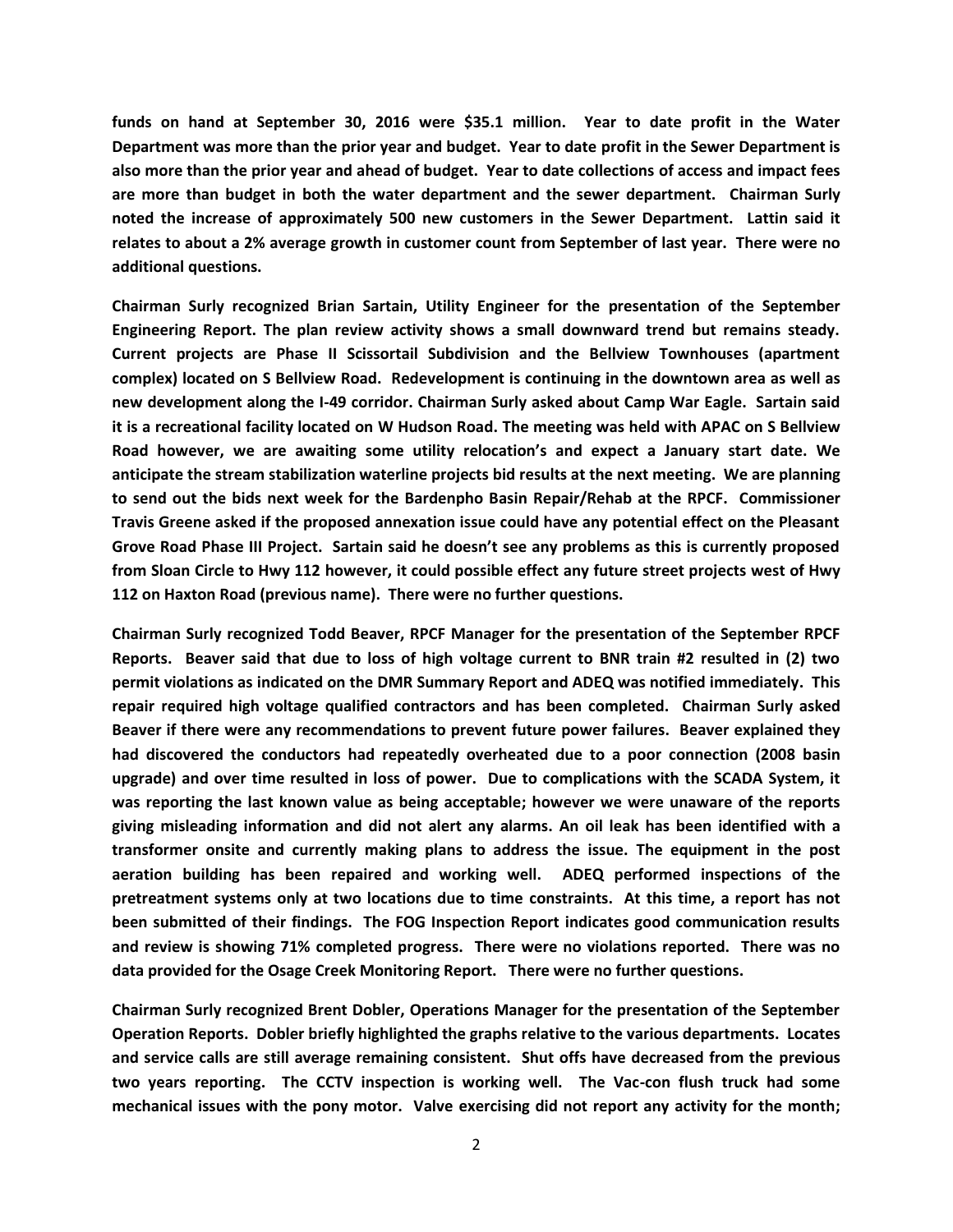**the repairs were done in house and working now. We are now training and learning to operate the new rover, this will allow us to provide more data which will help to ultimately reach our goal of having every valve located. Meter Change out Program is ongoing, trying to complete as many change outs as possible before the weather worsens. A total of 1,157 meters YTD has been changed out for FY 18. The lost Water Report is at 15% for the last (12) twelve months, and 14% for the month. The September average daily water usage was 11.7 MGD with a single daily use high of 13.2 MGD. There were no further questions.**

**Brian Sartain, Utility Engineer recognized Chris Buntin of Garver Engineering for a brief presentation of the Preliminary Engineering Report for the Sludge Handling Facility located at the RPCF. Garver was selected to develop a CIP for the RPCF solids train and conduct an energy audit on the existing solids handling process. This report contains an evaluation of solids processing alternatives, including opinions of probable construction costs and life cycle costs, recommended path forward for phased improvements, and results of the energy audit. Buntin noted that RWU engineering, management, and operations staff was actively involved and provided valuable input for this report. Four different alternatives were evaluated and discussed. RWU staff and Garver recommend Alternative #3 which will produce a Class 'A' Pelletized product that will maximize disposal options and increase the product value. A motion was made by Commissioner Travis Greene, second by Commissioner Kathy McClure to approve the selection of Alternative #3 as submitted for a total amount of \$35.4 million as the phases will be scheduled within the budget. All in favor, motion carried.**

**Brian Sartain presented the bid results from October 11, 2017 for the repainting of the Prairie Creek Elevated Tank. The low bidder Classic Protective Coatings, Inc. was recommended for the repainting of the Prairie Creek Elevated Tank in the amount of \$246,950. This project consists of abrasive blast cleaning and repainting the exterior of a 100,000 gallon elevated water storage tank along with miscellaneous minor repairs and rehabilitation work. Commissioner Kathy McClure made a motion, second by Commissioner Mike Watkins to approve Classic Protective Coatings, Inc. in the amount of \$246,950 as submitted. All in favor, motion carried.**

**Sartain continued with presentation of the Monte Ne Road Utilities Change Order Request. He said that NEC has performed the work in the amount of \$7,938 and an additional amount of \$20,547 is also requested for approval as this will be a reimbursement to the City of Rogers. Commissioner Travis Greene made a motion, second by Commissioner Kathy McClure to authorize reimbursement to the City of Rogers for a total amount of \$28,485 for the Monte Ne Road Utilities Change Order. All in favor, motion carried.**

**Chairman Surly recognized Todd Beaver, RPCF Manager to present the bid results from October 11th , 2017 for the replacement of (6) six hyperbolic mixers for components of Biological Nutrient Removal (BNR) processes at RPCF. Staff recommends approval in the amount of \$133,795 which goes to Invent Environmental Tech (the only qualified bidder). A motion was made by Commissioner Kathy McClure, second by Commissioner Mike Watkins to approve \$133,795 to Invent Environmental Tech for the costs to replace (6) six hyperbolic mixers at the RPCF. All in favor, motion carried.**